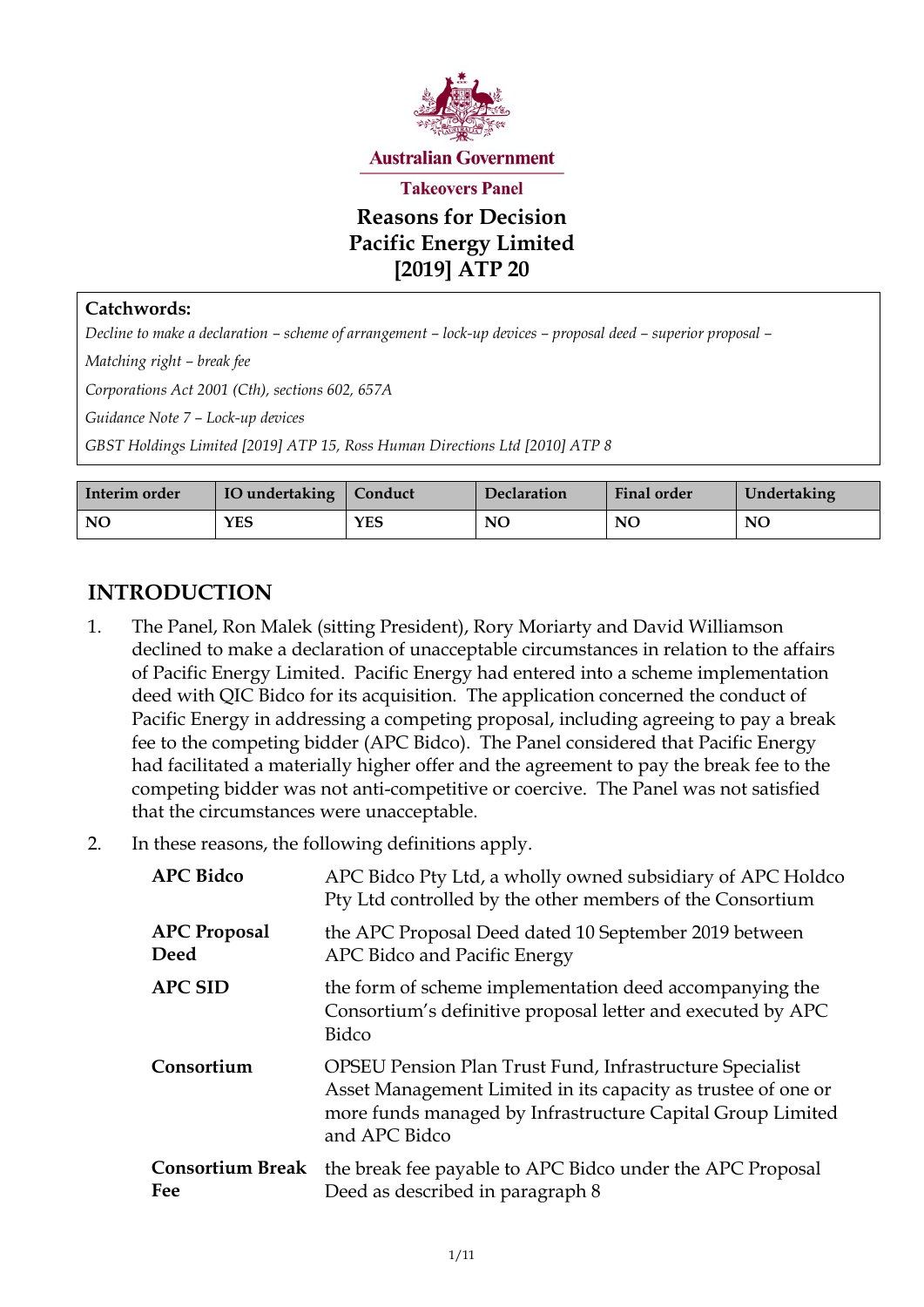## **Reasons – Pacific Energy Limited [2019] ATP 20**

| <b>Pacific Energy</b> | Pacific Energy Limited                                                                                                                                                                                                                                                                                                                                                      |
|-----------------------|-----------------------------------------------------------------------------------------------------------------------------------------------------------------------------------------------------------------------------------------------------------------------------------------------------------------------------------------------------------------------------|
| QIC Bidco             | QGIF Swan Bidco Pty Ltd, a wholly owned subsidiary of QGIF<br>Swan Holdco Pty Ltd controlled by a stapled investment<br>vehicle comprising QIC Investments No. 1 Pty Ltd as trustee of<br>QIC Global Infrastructure Fund (Australia) No. 1 Trust and<br>QIC Infrastructure Management No. 2 Pty Ltd as trustee of<br>QIC Global Infrastructure Fund (Australia) No. 2 Trust |
| <b>QIC SID</b>        | the scheme implementation deed dated 23 July 2019 between<br>QIC Bidco and Pacific Energy                                                                                                                                                                                                                                                                                   |

## **FACTS**

- 3. Pacific Energy is an ASX listed power generation project developer and owner (ASX code: PEA).
- 4. On 24 July 2019, Pacific Energy announced that it had entered into the QIC SID under which QIC Bidco would acquire 100% of Pacific Energy shares for \$0.975 cash per share (comprising a scheme amount per share of \$0.96 to be paid by QIC Bidco and a final \$0.015 per share fully-franked dividend intended to be paid by Pacific Energy). The QIC SID detailed circumstances under which a break fee of \$4.1 million (approximately 0.98% of the aggregate implied equity value of Pacific Energy under the proposed scheme) may be payable by Pacific Energy.
- 5. On 28 August 2019, the Consortium sent a confidential letter to Pacific Energy stating that it expected to be in a position to submit a proposal that would constitute a "Target Superior Proposal" as defined in the QIC SID. The letter stated that the Consortium required, if it submitted its proposal and as a result of a counterproposal the Consortium was unsuccessful in acquiring Pacific Energy, Pacific Energy to pay the Consortium a break fee of \$4.1 million.
- 6. On 29 August 2019, Pacific Energy responded stating that because the Consortium's letter did not include a price it would not be considered a bona fide "Target Competing Proposal" under the QIC SID and Pacific Energy would not take any action in respect of the letter. A copy of the response was forwarded to QIC Bidco's solicitors. QIC Bidco's solicitors in reply stated that any agreement to pay a break fee in the circumstances contemplated in the Consortium's letter would be a breach of the QIC SID and payment of the break fee would constitute unacceptable circumstances.
- 7. On 7 September 2019, the Consortium sent another letter to Pacific Energy indicating that any definitive proposal would be no less than \$1.085 cash per share (comprising a scheme amount per share of \$1.070 plus an assumed \$0.015 per share dividend) and stated that *"to assist you overcome any unease associated with agreeing a break fee in the absence of knowing precisely the price we are prepared to offer under our Definitive Proposal, we are prepared to accept a break fee of A\$2.5m"*.
- <span id="page-1-0"></span>8. On 9 September 2019, the Consortium sent a definitive proposal letter to Pacific Energy to acquire 100% of Pacific Energy shares for \$1.085 cash per share (comprising a scheme amount per share of \$1.070 plus an assumed \$0.015 per share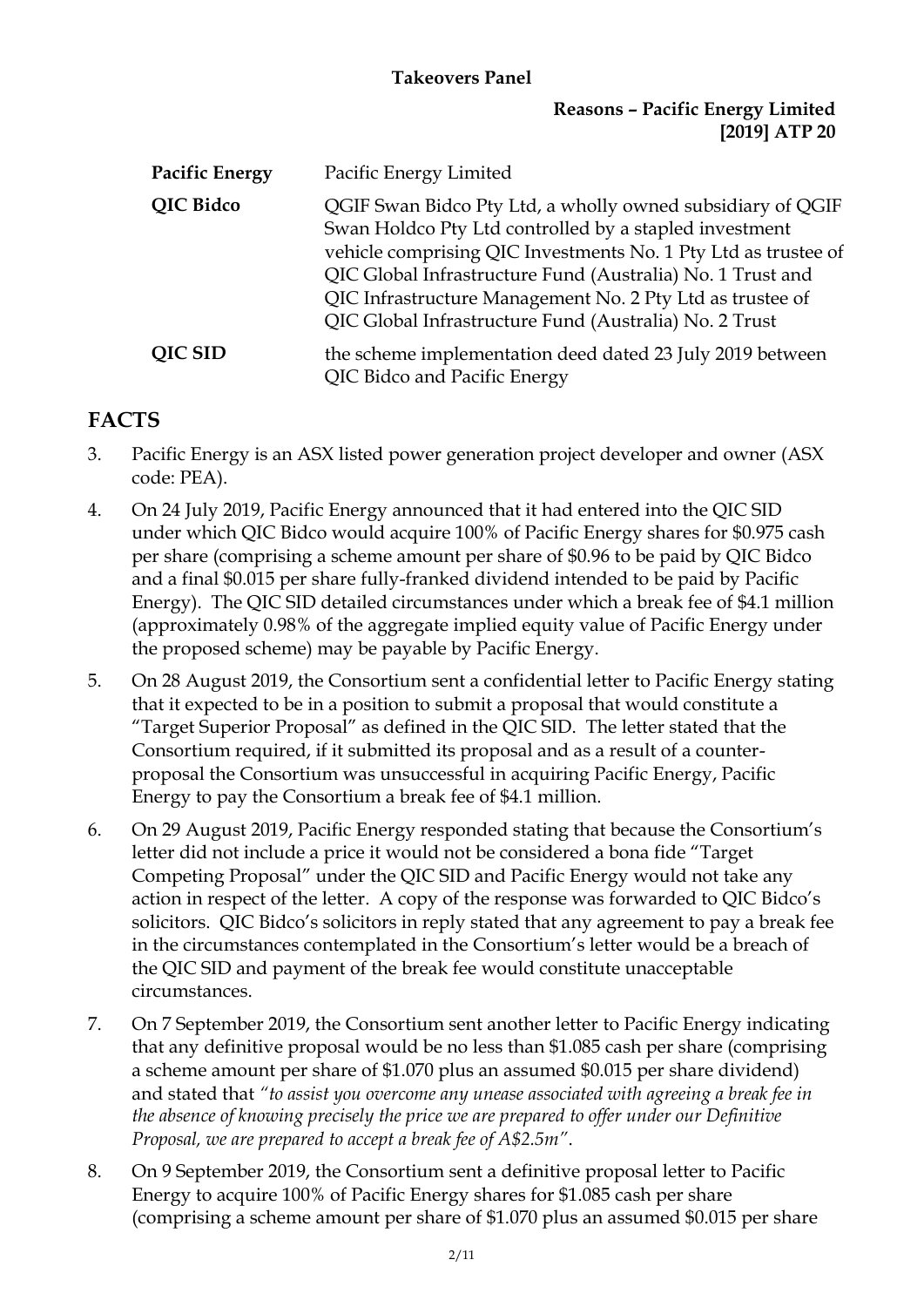## **Reasons – Pacific Energy Limited [2019] ATP 20**

dividend) to be implemented by way of a scheme of arrangement. The offer represented a premium of approximately 11% to the QIC Bidco offer price. The letter attached a proposal deed and a suite of scheme documents (including the APC SID) executed by APC Bidco to be held in escrow pending execution of the proposal deed by Pacific Energy by 8:00am on 10 September 2019.1 The proposal deed provided that Pacific Energy must pay APC Bidco a break fee of \$2.5 million if Pacific Energy did not execute the APC SID by 12 noon on 17 September 2019, payable within five Business Days (as defined in the proposal deed) after such deadline.

- 9. On 10 September 2019, Pacific Energy announced that it had received the competing proposal, the Pacific Energy board considered that the competing proposal was a "Target Superior Proposal" (as defined in the QIC SID) and Pacific Energy had notified QIC Bidco and commenced the matching right process under the QIC SID. It also disclosed that Pacific Energy had entered into the APC Proposal Deed and described the Consortium Break Fee.
- 10. On 12 September 2019, QIC Bidco sent a letter to Pacific Energy alleging breaches by Pacific Energy of the QIC SID and reserving all its rights.
- 11. On 13 September 2019, QIC Bidco exercised its matching rights under the QIC SID by sending Pacific Energy a revised offer increasing the scheme amount per share to \$1.070 with a further conditional \$0.005 per share if Pacific Energy did not pay the Consortium Break Fee. QIC Bidco also provided for an increase in its break fee from \$4.1 million to \$4.7 million given the increase in consideration.
- 12. On 16 September 2019, after QIC Bidco made its application to the Panel, Pacific Energy announced that it had entered into a deed of variation in respect of the QIC SID and the Pacific Energy board recommended that all Pacific Energy shareholders vote in favour of the revised QIC Bidco offer (in the absence of a superior proposal and subject to the independent expert concluding that the revised QIC Bidco offer is in the best interests of Pacific Energy shareholders). Accordingly the Consortium Break Fee had been triggered.

## **APPLICATION**

## **Declaration sought**

- 13. By application dated 13 September 2019, QIC Bidco sought a declaration of unacceptable circumstances. QIC Bidco submitted that:
	- (a) since at least 28 August 2019, the Consortium had engaged with Pacific Energy with the clear intention of inducing Pacific Energy to breach the QIC SID
	- (b) entry into the APC Proposal Deed:
		- (i) constituted a wilful breach of the QIC SID by Pacific Energy

<sup>1</sup> All deadlines under the APC Proposal Deed were specified as Perth time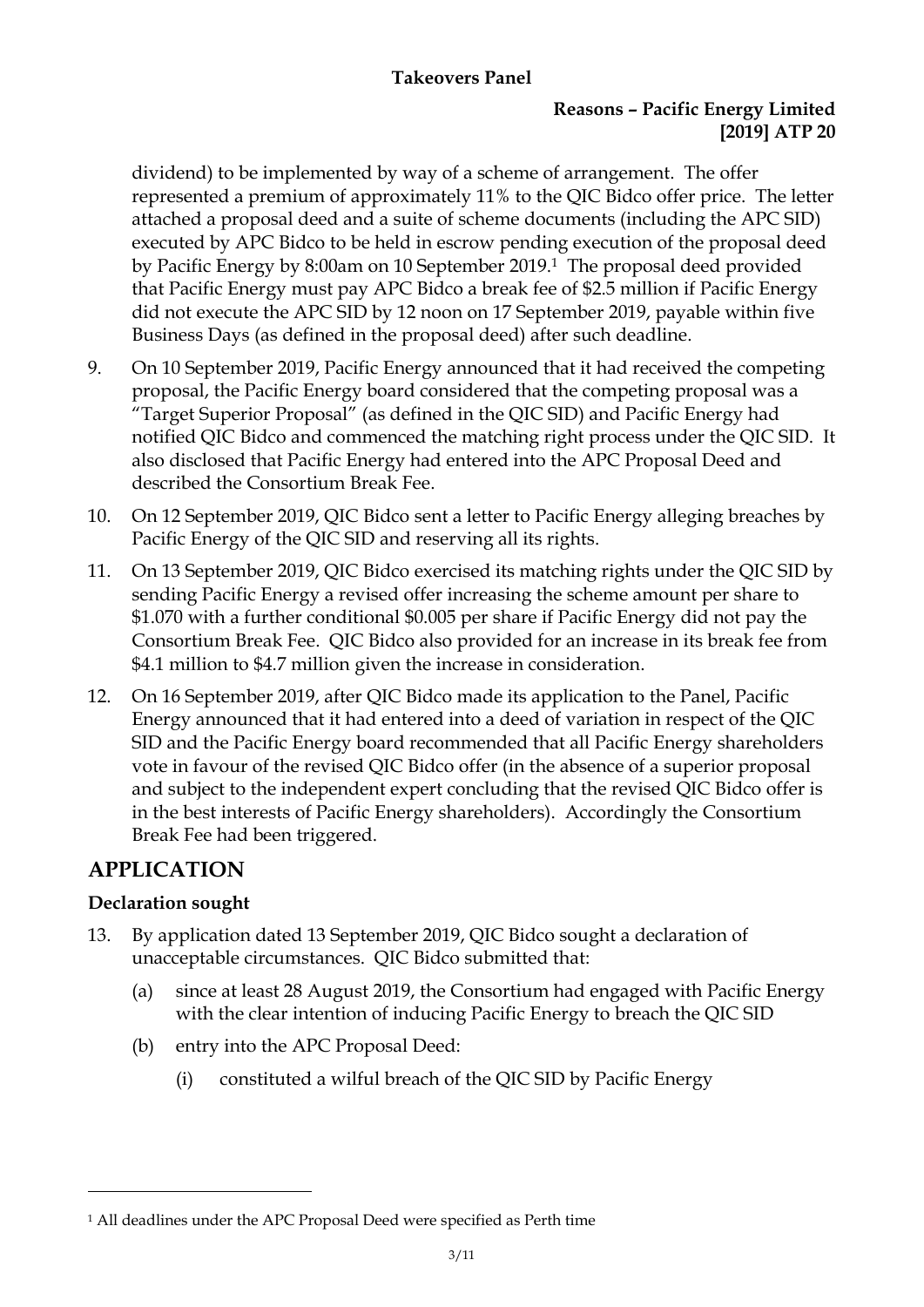## **Reasons – Pacific Energy Limited [2019] ATP 20**

- (ii) was inconsistent with Pacific Energy's publicly disclosed intentions in the QIC SID with respect to how it would conduct its affairs with respect to QIC Bidco's proposal and any competing proposal and
- (iii) reduced the value of the assets of Pacific Energy by the amount of the Consortium Break Fee.
- 14. QIC Bidco submitted that these circumstances had hindered, or were likely to hinder, the acquisition of control of Pacific Energy taking place in an efficient, competitive and informed market.

## **Interim orders sought**

- 15. QIC Bidco sought interim orders to the effect that the Panel suspend the operation of the APC Proposal Deed, Pacific Energy and APC Bidco be restrained from entering into the APC SID and that Pacific Energy be restrained from paying the Consortium Break Fee to APC Bidco, each pending the determination of the application.
- 16. The Consortium offered, and the Panel accepted in lieu of making an interim order, an undertaking from the Consortium to forbear on a demand for the payment of the Consortium Break Fee pending the outcome of these proceedings.

## **Final orders sought**

17. QIC Bidco sought final orders including to the effect that the APC Proposal Deed be cancelled and APC Bidco be restrained from enforcing any rights against Pacific Energy contemplated by the APC Proposal Deed.

## **DISCUSSION**

-

- 18. On the one hand, we considered that Pacific Energy's directors had obtained a superior outcome for shareholders and there was little that prompted us to second guess the board of Pacific Energy.2 On the other hand, in our experience, the Consortium's approach in requiring Pacific Energy to sign up to the APC Proposal Deed (including payment of the Consortium Break Fee if the APC SID was not signed by the 12 noon, 17 September deadline) was not a common market approach. Therefore we decided to conduct proceedings and make limited enquiries.
- 19. The submissions discussed below raised a number of policy issues which we consider are useful to discuss.

## **Entry into the APC Proposal Deed**

- 20. QIC Bidco submitted that entry into the APC Proposal Deed breached:
	- (a) clause 12.10 of the QIC SID which prohibited Pacific Energy from entering into any agreement, commitment, arrangement or understanding relating to a "Target Competing Proposal" (other than a confidentiality agreement) until QIC Bidco had exhausted its matching rights under the QIC SID and

<sup>2</sup> The Panel having come to a similar view and declining to conduct proceedings in *GBST Holdings Limited* [2019] ATP 15 at [36]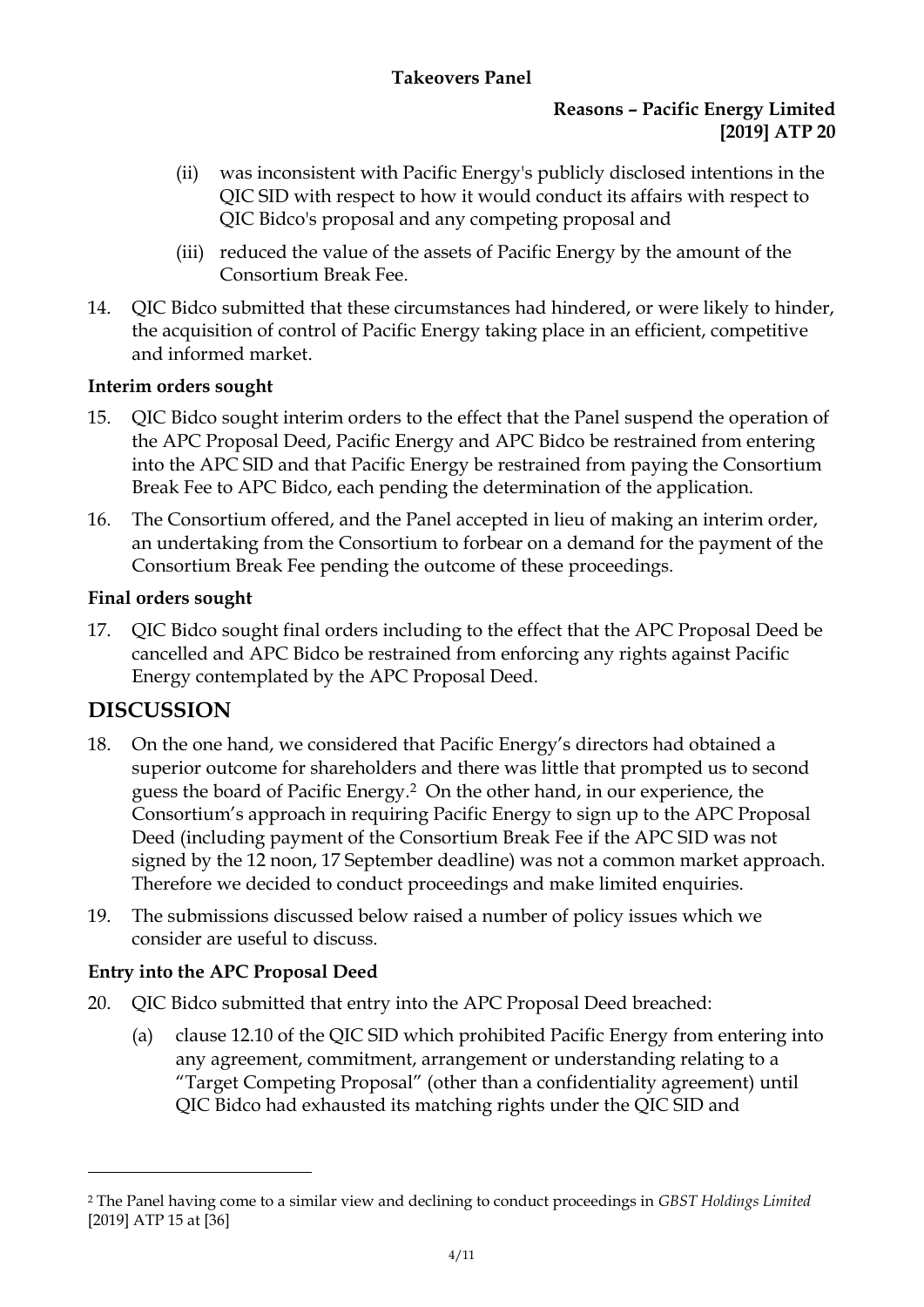### **Reasons – Pacific Energy Limited [2019] ATP 20**

- (b) clause 6.1.3 of the QIC SID which required Pacific Energy to ensure that all assets are maintained in the normal course of business consistent with past practice.
- 21. QIC Bidco submitted that the Consortium was fully aware of the terms of the QIC SID, yet knowingly structured its proposal so as to require the entry into the APC Proposal Deed in breach of the QIC SID.
- 22. Pacific Energy and the Consortium both submitted that the legal rights and obligations of the parties under the QIC SID were properly within the jurisdiction of the courts and the Panel was not the appropriate forum for the enforcement of those obligations.
- 23. QIC Bidco submitted that it was not the fact of the breaches of the QIC SID, but rather, the effect that those had on the auction for control that was important (noting that not all breaches of an implementation agreement would necessarily involve unacceptable circumstances).
- 24. We consider the matters raised in the application are properly before us and it is appropriate for us to examine the effect or likely effect of all the circumstances having regard to the principles set out in sections 602 and 657A.<sup>3</sup> Whether the Panel should opine on whether there has been a breach of a scheme or bid implementation agreement if that has been alleged depends on the specific facts. In this case, we do not find it necessary to do so.
- 25. QIC Bidco submitted that Pacific Energy's wilful breach of clause 12.10 of the QIC SID denied QIC Bidco the benefit of its matching right. QIC Bidco submitted that there would be a significant adverse effect on competition for control if potential bidders cannot rely on their matching rights and other protections which are fundamental to their decision to participate in an auction for control, stating:

*The significance of the matching right to QIC Bidco is not unique to QIC Bidco's offer for Pacific Energy. Most (if not all) bidders participating in an auction for control place equivalent importance on the matching right and similar protections. In this sense those provisions are critical to facilitating a competitive auction. The Panel has acknowledged this in previous decisions. 4* 

- 26. It further submitted that *"participants in an efficient, competitive and informed market should be entitled to make significant investment decisions, expend funds and otherwise conduct their affairs on the basis that contractual obligations will be performed"*, noting that the QIC SID was a public document.
- 27. The Consortium submitted that the application *"misconceives"* that the lock-up devices in the QIC SID *"fall within some form of Panel safe harbour and therefore should be policed and enforced by the Panel"* and *"assumes that the Panel's tolerance of deal protection regimes amounts to positive reinforcement of those regimes, when in fact the principles in s 602 are weighted primarily towards contestability"*. It further submitted that any

<sup>3</sup> Unless otherwise indicated, all statutory references are to the *Corporations Act 2001* (Cth), and all terms used in Chapter 6 or 6C have the meaning given in the relevant Chapter (as modified by ASIC)

<sup>4</sup> Quoting *Ross Human Directions Limited* [2010] ATP 8 at [26] and *GBST Holding Limited* [2019] ATP 15 at [35]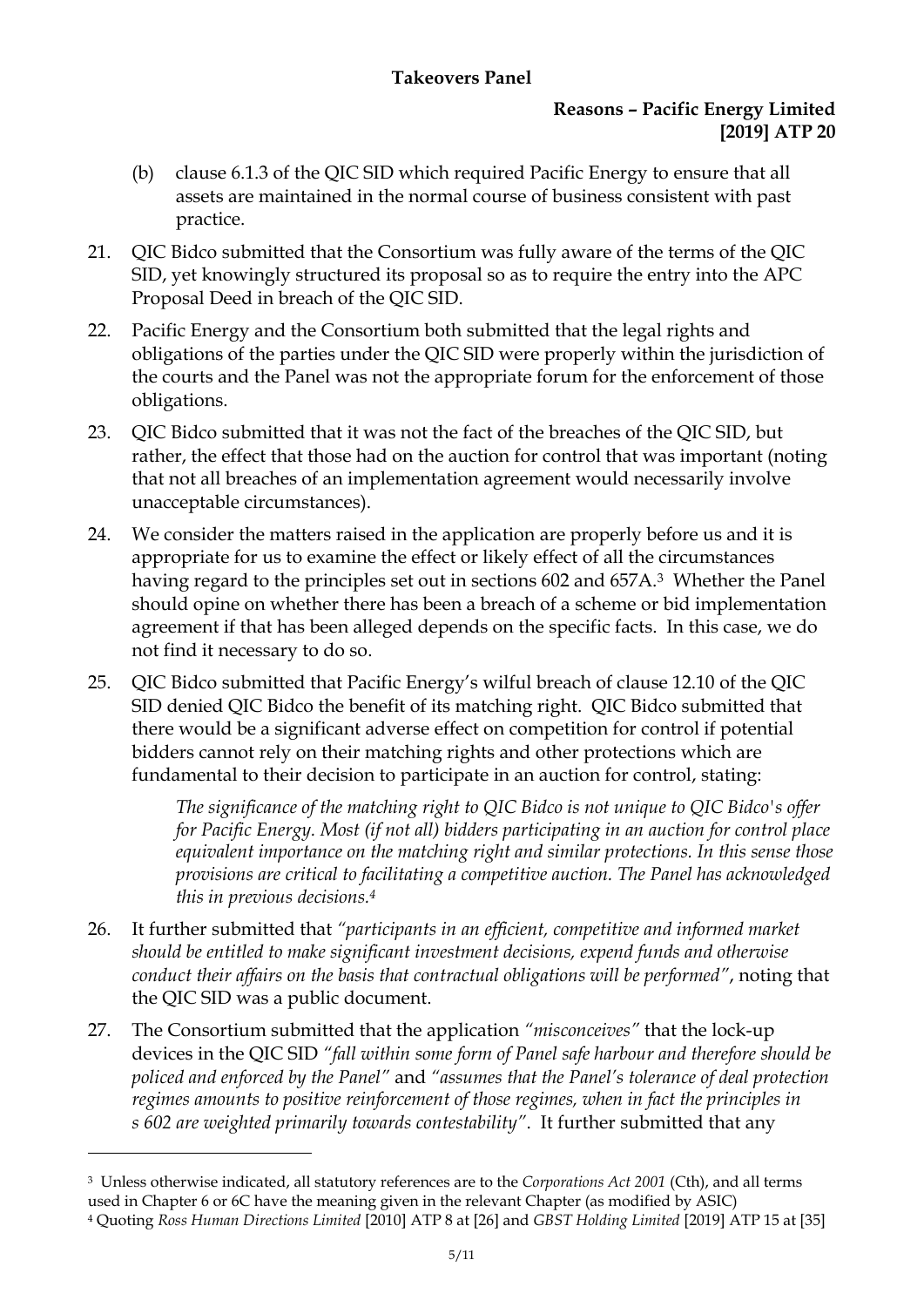### **Reasons – Pacific Energy Limited [2019] ATP 20**

finding that the public release of a scheme implementation agreement is a representation that the target will comply with its terms is likely to lead to decreased competition and ignores the sole remedy (i.e. liquidated damages) and break fee provisions in such agreements.

- 28. There is nothing in our view that gives a bidder's matching right any special place in the market for control beyond its contractual terms.<sup>5</sup> A bidder can decide not to match a competing proposal or seek to terminate its agreement if there is a breach of the agreement by the target and receive its break fee from the target. As noted by Pacific Energy, Pacific Energy kept QIC Bidco informed of its contact from the Consortium and QIC Bidco had *"the ability to terminate the QIC SID and collect the break fee to cover its costs"*.
- 29. ASIC submitted that we should not incentivise multiple bidders entering proposal deeds each with break fees because to do so would *"erode the value of winning the initial competitive auction and entering a scheme implementation agreement"*. The parties did not agree as to whether there was an initial competitive auction in this case. We do not consider it necessary to reach a conclusion on this issue.
- 30. QIC Bidco made a similar submission to ASIC stating that we should prevent conduct that has a dampening effect on bidders' willingness to put forward scheme proposals. In reply, the Consortium submitted that the concern around dampening effects applies equally to counterbidders' willingness to put forward superior competing proposals. It submitted that an efficient and competitive market would not be enhanced by favouring QIC Bidco's restrictive lock-up regime. The Consortium submitted that the lock-up devices in the QIC SID had an anticompetitive effect because there was no 'fiduciary out' applicable to the notification obligations<sup>6</sup> or any part of the matching right obligations.
- <span id="page-5-0"></span>31. Pacific Energy submitted that it did not consider that the QIC SID unduly fettered Pacific Energy in relation to competing proposals so long as it was able to rely on its contractual agreements, in particular the limitation on liability of Pacific Energy (including in respect of any breach of the QIC SID) being equal to the break fee payable to QIC Bidco. It submitted that the limitation on liability allowed its directors to assess the competing proposal *"whilst understanding what the fixed quantum of potential damages may be for any chosen course of action"*. Pacific Energy submitted that it was imperative that at all times it had a binding scheme implementation deed on foot and accordingly, if QIC Bidco did not exercise its matching right, then Pacific Energy could unilaterally accept the Consortium's proposal which would be binding on the Consortium.
- <span id="page-5-1"></span>32. Pacific Energy submitted that after receiving advice from its legal advisers, Senior Counsel and financial advisers:

<sup>5</sup> In our view the statements in *Ross Human Directions Limited* [2010] ATP 8 at [26] and *GBST Holdings Limited* [2019] ATP 15 at [35] do not go as far to say that matching rights and similar protections are *"critical to facilitating a competitive auction"*

<sup>6</sup> Referring to Guidance Note 7 at [15] and [21(b)] and *Ross Human Directions Ltd* [2010] ATP 8 at [28]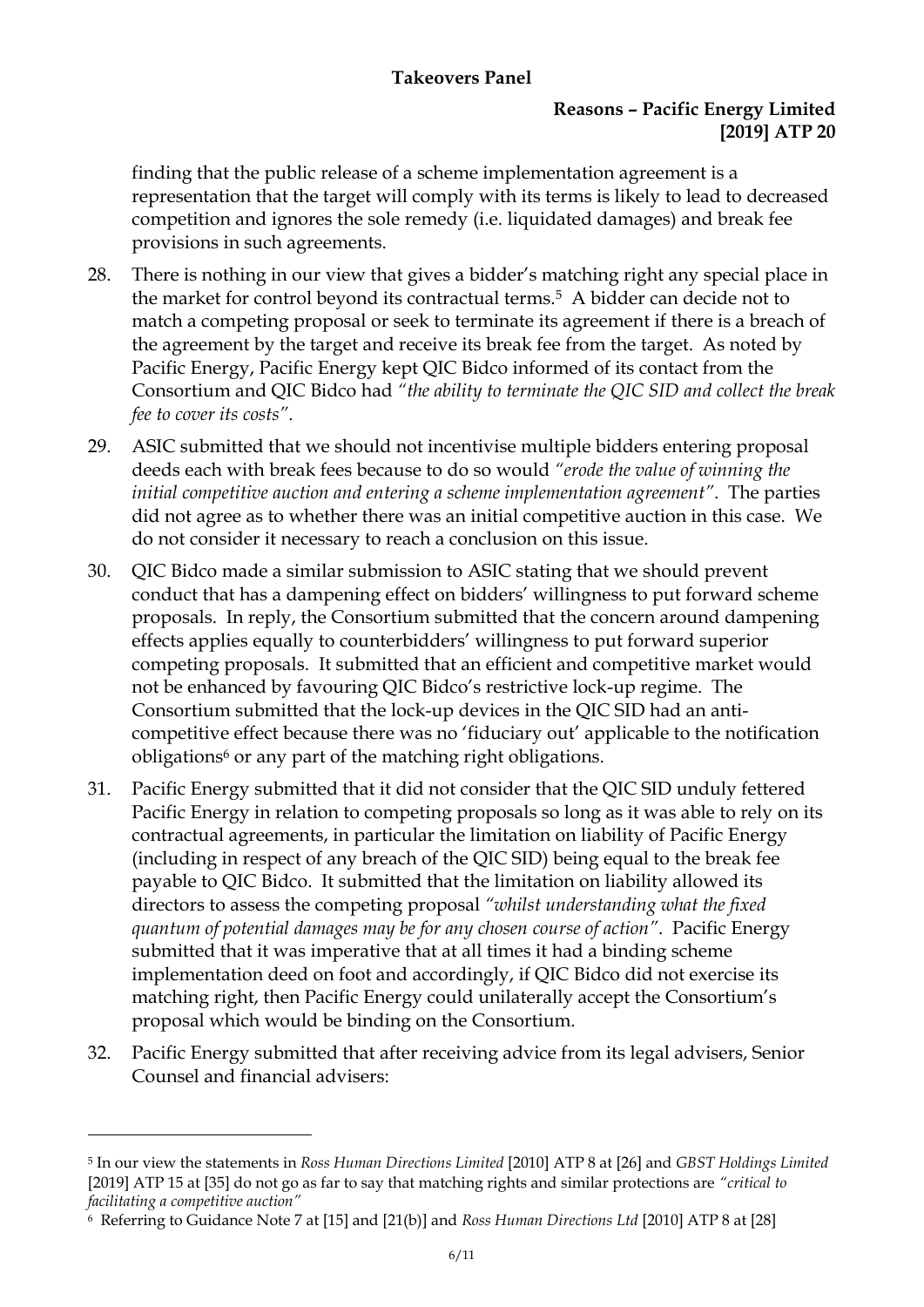## **Reasons – Pacific Energy Limited [2019] ATP 20**

*"…the Pacific Energy directors were satisfied that, notwithstanding the requirement to potentially pay the Consortium Break Fee, the Consortium Proposal was in the best interests of the Pacific Energy shareholders due to the significant uplift in the offer price and securing an unilaterally executable transaction. Further, the Pacific Energy directors were of the view that the Consortium Break Fee did not create an anticompetitive environment. The Pacific Energy directors were guided by their fiduciary duties to act in the best interest of Pacific Energy shareholders in securing a higher offer."*

- 33. In substance we do not consider the Consortium Break Fee to be anti-competitive or coercive. Both Pacific Energy and the Consortium submitted that, without the Consortium Break Fee, the Consortium would not have provided a binding proposal at an uplift of 11% to the existing offer price. In our view, the terms of QIC Bidco's matching right forced Pacific Energy to accept the Consortium Break Fee in order to secure a fully executed deal at the higher price. Pacific Energy was at all times transparent with QIC Bidco and in substance preserved QIC Bidco's matching right. QIC Bidco was not denied the benefit of its matching right; it received and exercised its matching right and secured an increase in the amount of its break fee.
- 34. Considering the effect or likely effect of a lock-up device requires us to weigh how the lock-up device may help secure a proposal or deter a proposal. <sup>7</sup> This requires us to consider (among other things) *"the potential benefits to target shareholders of the agreement and the reasons why target directors are satisfied of the commercial and competitive benefits to shareholders of entering the agreement"*. <sup>8</sup> This will depend on the facts of each case. Here, as a result of entering into the APC Proposal Deed, Pacific Energy facilitated a rival proposal leading to a materially higher offer. This delivered significant additional value to Pacific Energy shareholders. Accordingly, in our view, the actions of the Pacific Energy board did not inhibit the acquisition of control taking place in an efficient, competitive and informed market or deny shareholders an opportunity to participate in the benefits of a proposal.

## **Reduction in the value of the assets of Pacific Energy**

- 35. QIC Bidco submitted that the Consortium's proposal was designed to frustrate QIC Bidco's matching right because if QIC Bidco exercised its matching right it acquired Pacific Energy with reduced assets, or in other words, *"it must pay more for less"*. It submitted that this cost would be borne by Pacific Energy shareholders through a lower counter proposal from QIC Bidco (or another bidder) and/or QIC Bidco.
- 36. We consider that a break fee may impact the price that a competing bidder is willing to pay and may deter a competing bidder. However, we disagree that the cost of the Consortium Break Fee is borne by Pacific Energy's shareholders or that they are otherwise harmed by the Consortium's offer. To the contrary, the Consortium's offer has increased the value that Pacific Energy shareholders will receive by approximately 11%.

<sup>7</sup> Guidance Note 7 at [7]

<sup>8</sup> Guidance Note 7 at [18]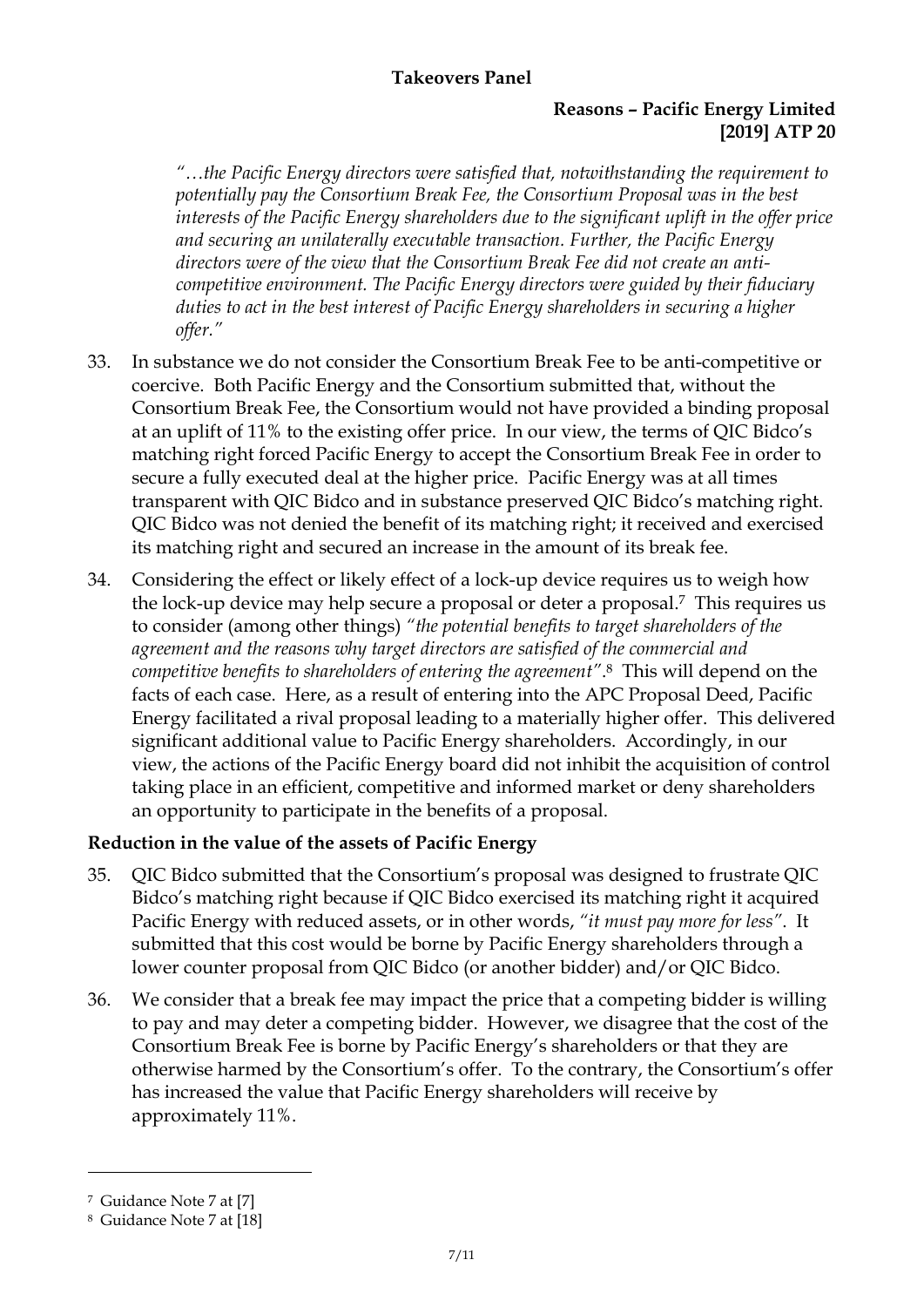### **Reasons – Pacific Energy Limited [2019] ATP 20**

#### **Trigger for payment of the Consortium Break Fee**

- 37. We asked parties whether the trigger for payment of the Consortium Break Fee under the APC Proposal Deed was unacceptable or unreasonable. The Consortium submitted that there was no other logical point at which the Consortium Break Fee could be triggered in order to achieve the commercial outcome sought. It submitted that the structure of the break fee trigger in the APC Proposal Deed was effectively analogous to the clause in the QIC SID where the target board's support of a competing proposal gave rise to an immediate right to a \$4.1m break fee.
- 38. ASIC submitted that the trigger was *"fundamentally different"* to that of the QIC SID. It submitted that the trigger, being the non-entry into the APC SID within one week, was effectively a proxy for QIC Bidco matching the Consortium's offer. It submitted that the break fee in the QIC SID is triggered if Pacific Energy departs from the agreed process prior to implementation of the scheme. By contrast, it submitted that, in the case of APC Bidco, there was no binding implementation agreement for Pacific Energy to break.
- 39. We do not consider the Consortium's request for the Consortium Break Fee to be unreasonable or unacceptable. In the circumstances of this matter, the trigger in the APC Proposal Deed was in substance equivalent to the trigger in the QIC SID that QIC Bidco would have relied on if it had not matched the Consortium's offer. Here, the Consortium was able to negotiate the break fee because it had previously undertaken extensive due diligence and as a result was able to provide an unconditional, legally binding offer. Pacific Energy's arrangements with the Consortium allowed it to preserve the substance of QIC Bidco's matching right without losing the superior proposal.

#### **Fetter on Pacific Energy's actions**

- 40. ASIC submitted that *"[m]arket practice is generally for rival offers to be made without the imposition of a break fee on the proposal – leaving target directors free to consider the proposal on its merits"*. It submitted that the net effect of several circumstances in relation to the APC Proposal Deed unduly fettered the actions of Pacific Energy:
	- (a) the Consortium's offer or the APC SID would not have been provided if the APC Proposal Deed had not been executed
	- (b) the requirement that the APC Proposal Deed be executed less than one day after the offer letter and relevant documents were provided by the Consortium
	- (c) the notification and matching right obligations under the QIC SID could only occur after the APC Proposal Deed was executed.
- 41. ASIC also submitted that the Consortium's proposal placed Pacific Energy in a position during a control transaction where it assumed all the risk, whereas the prospective bidder could only benefit (by receiving \$2.5 million if QIC Bidco matched or securing the APC SID if QIC Bidco did not match).
- 42. We do not consider that the Pacific Energy board was unduly pressured to consider the Consortium's proposal. The materials and submissions show that the proposal developed through a series of correspondence and that the Pacific Energy directors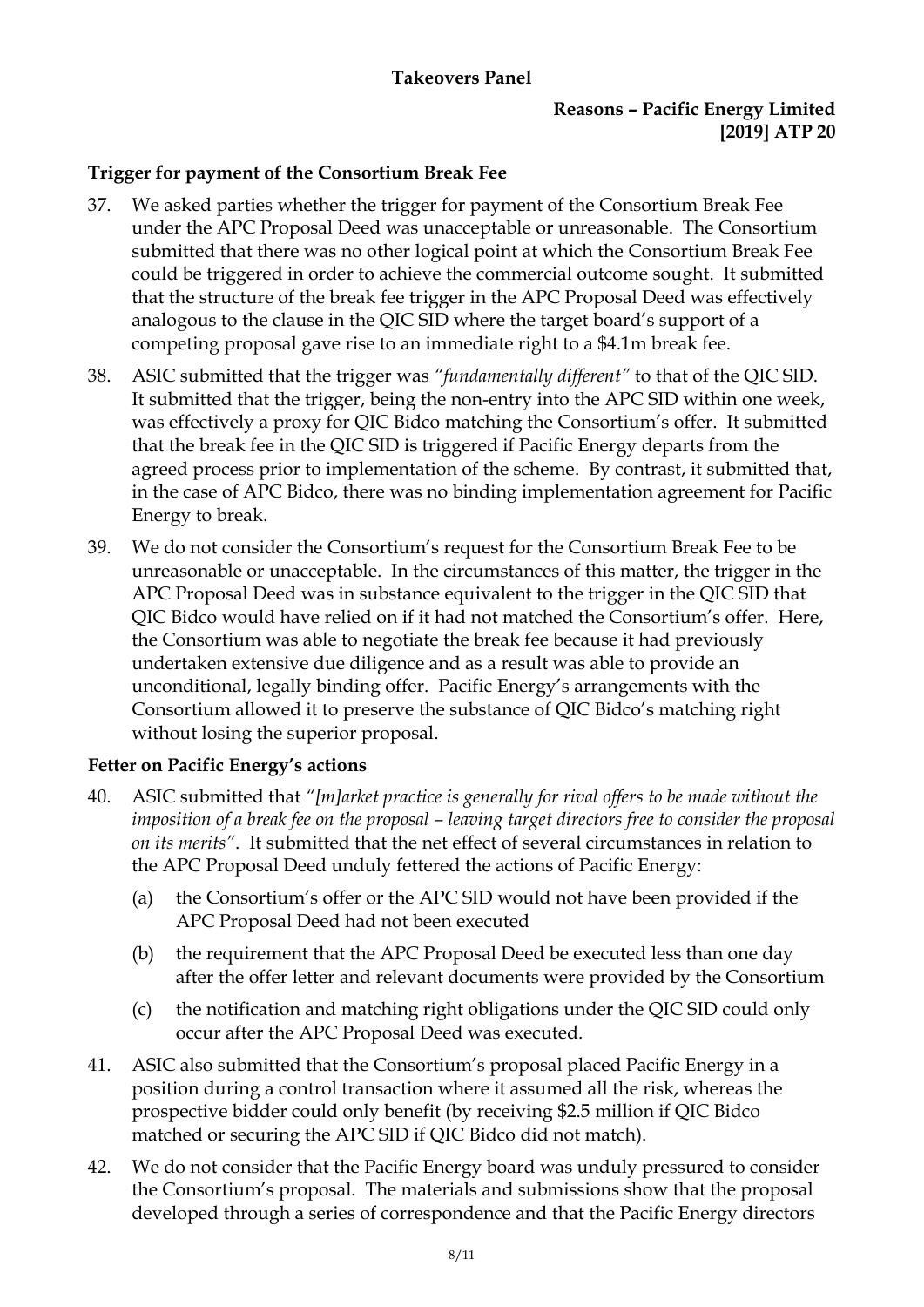## **Reasons – Pacific Energy Limited [2019] ATP 20**

had adequate time to consider the proposal and obtain advice in all the circumstances. The Pacific Energy directors, after considering their contractual obligations under the QIC SID (among other things), determined that the structure of the APC Proposal Deed afforded Pacific Energy deal certainty in respect of a superior proposal.9 Based on our experience, we consider the risk predominantly fell on the Consortium which invested time, effort and cost (including in relation to arranging financing) in submitting a competing proposal that would stay open for seven days (provided the APC Proposal Deed was executed by Pacific Energy), but unlike QIC Bidco, did not have the benefit of any notification or matching rights if its proposal was matched by QIC Bidco and would not have had any of its costs reimbursed if Pacific Energy elected not to execute the APC Proposal Deed.

## **Aggregation of break fees**

- 43. ASIC further submitted that the uplifted QIC Bidco break fee and the Consortium Break Fee should be aggregated for the purposes of the 1% guideline<sup>10</sup> because any third bidder that made a successful offer for Pacific Energy would be liable to pay both fees. It also submitted that the cumulative effect of the uplifted QIC Bidco break fee and the Consortium Break Fee was such that Pacific Energy shareholders may feel coerced into voting for the revised QIC Bidco offer to avoid the additional deterioration of value of Pacific Energy.
- 44. Currently, the only fee payable is the Consortium Break Fee (representing 0.54% of the equity value of Pacific Energy). We do not see any need at this time to consider the likely effect of the "aggregated fee" on a hypothetical third bidder. In addition, as submitted by Pacific Energy, there is currently no circumstance in which the "aggregated fee" should be a relevant consideration to Pacific Energy shareholders to approve the QIC Bidco scheme because the uplifted QIC Bidco break fee is not payable where Pacific Energy shareholders do not approve the scheme.
- 45. The Consortium submitted that if aggregate break fees were capped at 1%, as a practical consequence, the initial bidder will always be able to demand a higher break fee than a subsequent superior bidder who can only impose a break fee that is referrable to the amount of the increased offer. It submitted that this would discourage competition. It also submitted that Guidance Note 7 only aggregates fees for purposes of the 1% guideline when they are payable by a party and its associates in respect of the same or related transactions. 11
- 46. Again, we do not need to consider a hypothetical cap of 1% on aggregate break fees. However, generally speaking, in the case of two competing bidders and where a transaction is implemented, only one break fee would ultimately be payable at the end of any auction to the out-bid bidder and (assuming the 1% guideline is adhered to) that break fee will be equal to 1% of the out-bid bidder's last offer. More than one break fee may become payable if there are more than two competing bidders. Whether this would be unacceptable however, would turn on the facts of the case

<sup>9</sup> See paragraphs [31](#page-5-0) and [32](#page-5-1)

<sup>10</sup> GN 7 at [9]

<sup>11</sup> GN 7 at [11]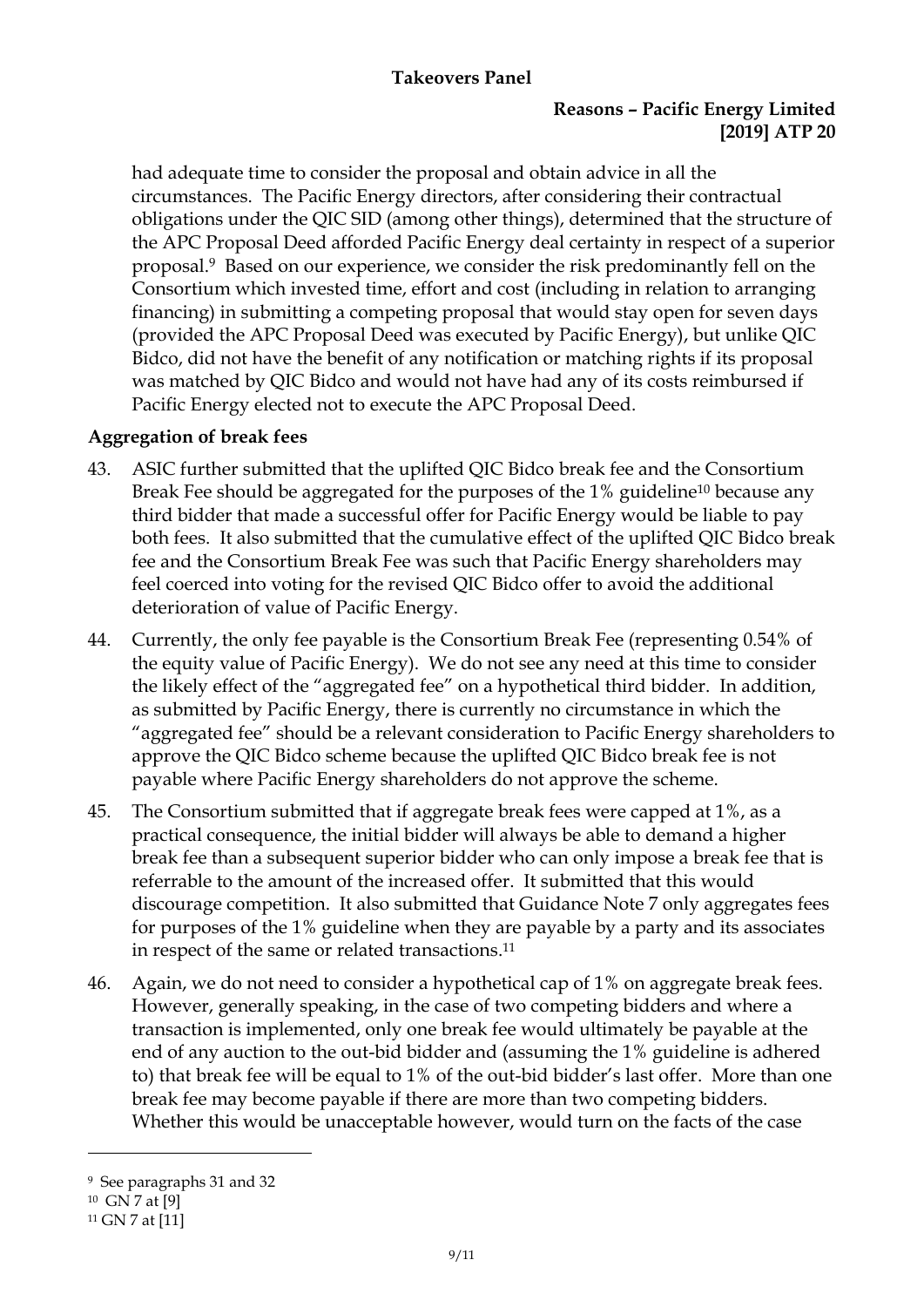## **Reasons – Pacific Energy Limited [2019] ATP 20**

including the extent to which the overall bid consideration to shareholders had increased as a result of competing bids by multiple parties.

## **DECISION**

47. For the reasons above, we declined to make a declaration of unacceptable circumstances. We consider that it is not against the public interest to decline to make a declaration and we had regard to the matters in s657A(3).

## **Orders**

48. Given that we made no declaration of unacceptable circumstances, we make no final orders, including as to costs.

**Ron Malek President of the sitting Panel Decision dated 24 September 2019 Reasons given to parties 22 October 2019 Reasons published 25 October 2019**